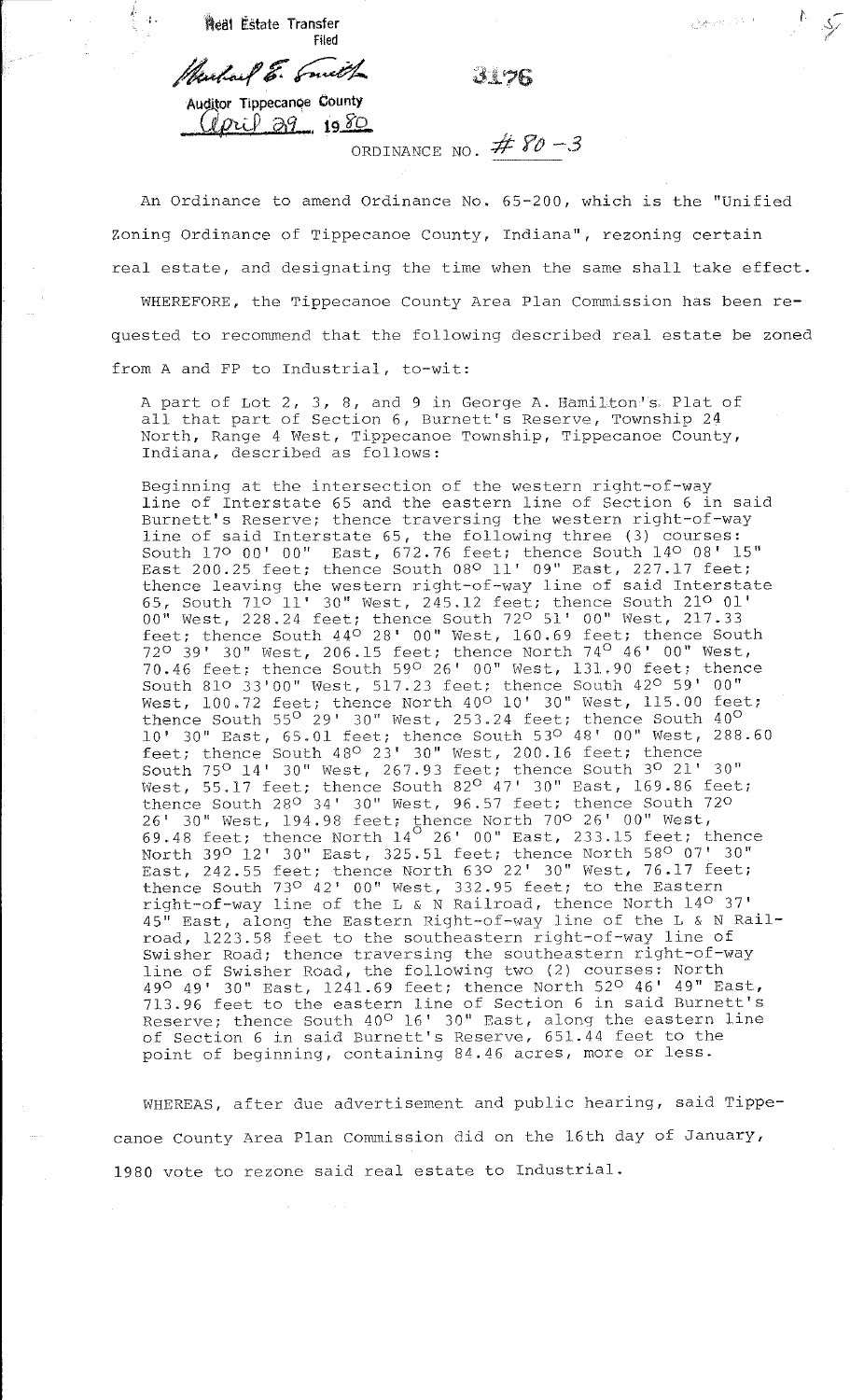BE IT ORDAINED by the County Commissioners of Tippecanoe County, Indiana:

Section 1. Section 2.2(a) of Ordinance No. 65-200 is hereby amended to read as follows:

''(a) The boundaries of the districts established by section 2.1 are as shown on the Zone Map, dated June 8, 1965, which is part of this ordinance. Except as provided by sections 2.3 and 2.4, such boundaries may be changed only by amending this ordinance. Upon such amendment, the county administratrive official shall cause such change to appear on the zone Map and shall so certify to the Commission at its next regular **meeting."** 

Section 2. The following described real estate in the County of Tippecanoe, Indiana is hereby zoned and designated Industrial as defined in said Ordinance 65-200:

A part of Lot 2, 3, 8, and 9 in George A. Hamilton's Plat of all that part of Section 6, Burnett's Reserve, Township 24 North, Range 4 West, Tippecanoe Township, Tippecanoe County, Ihdiana, described as follows:

Beginning at the intersection of the western right-of-way line of Interstate 65 and the eastern line of Section 6 in said Burnett's Reserve; thence traversing the western right-of-way line of said Interstate 65, the following three (3) courses: South 170 00' 00'' East, 672.76 feet; thence South  $14^{\circ}$  08' 15" East 200.25 feet; thence South  $08^{\circ}$  11' 09" East, 227.17 feet; thence leaving the western right-of-way Line of said Interstate 65, South 710 11' 30" West, 245.12 feet; thence South 21º 01' 00" West, 228.24 feet; thence South 720 51' 00" West, 217.33 feet; thence South 440 28' 00" West, 160.69 feet; thence South 720 39' 30" West, 206.15 feet; thence North 74° 46' 00" West, 70.46 feet; thence South 590 26' 00'' West, 131.90 feet; thence South 81° 33' 00" West, 517. 23 feet; thence South 42° 59' 00" West, 100. 72 feet; thence North 40<sup>0</sup> 10' 30" West, 115.00 feet; thence South 55° 29' 30'' West, 253.24 feet; thence South 400 10' 30" East, 65.01 feet; thence South 53° 48' 00" West, 288.60 feet; thence South 48° 23' 30'' West, 200.16 feet; thence South 750 14' 30" West, 267.93 feet; thence South 3° 21' 30" West, 55.17 feet; thence South 82° 47' 30" East, 169.86 feet; thence South 28<sup>0</sup> 34' 30" West, 96.57 feet; thence South 720 26' 30" West, 194.98 feet; thence North *10°* 26' 00" West, 69.48 feet; thence North 140 26' 00'' East, 233.15 feet; thence North 39<sup>0</sup> 12' 30" East, 325.51 feet; thence North 58<sup>0</sup>  $07'$  30" East, 242.55 feet; thence North  $63<sup>0</sup>$  22' 30" West, 76.17 feet; thence South 730 42' 00'' West, 332.95 feet, to the Eastern right-of-way line of the L & N Railroad, thence North 14° 37' 45'' East, along the Eastern right-of-way line of the L & N Railroad, 1223.58 feet to the southeastern right-of-way line of Swisher Road; thence traversing the southeastern right-of-way line of Swisher Road, the following two (2) courses; North 490 49' 30" East, 1241. 69 feet; thence North 52° 46' 49'' East, 713.96 feet to the eastern line of Section 6 in said Burnett's Reserve; thence South 40° 16' 30" East, along the eastern line of Section 6 in said Burnett's Reserve, 651.44 feet to the point of beginning, containing 84.46 acres, more or less.